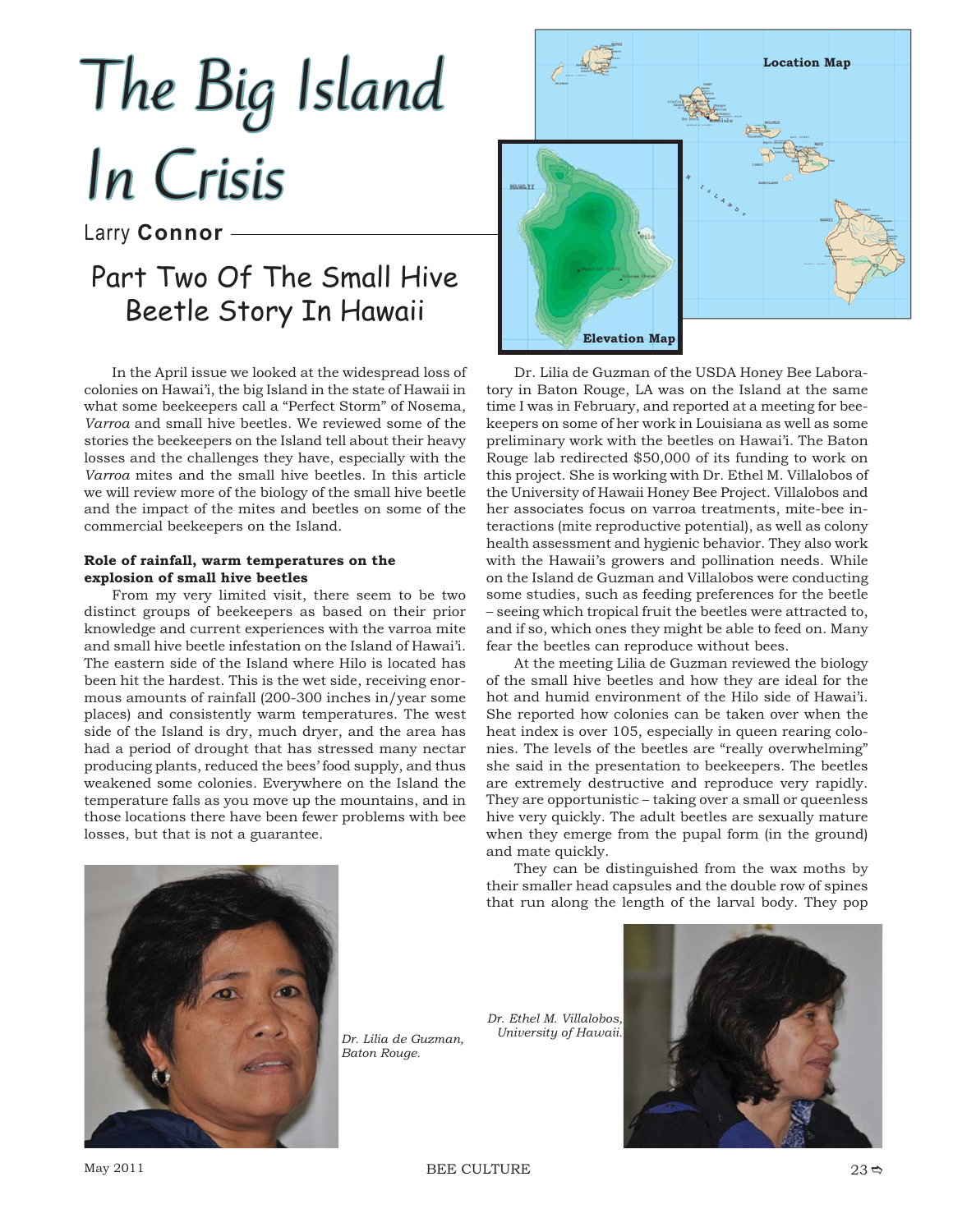when squeezed, a trait many beekeepers use for rapid identification. The adults are identified by their clubbed antennae, the short elytra and the shape of their thorax, often compared to Batman's cape. The females have a long ovipositor and the male genitalia are at a 90° angle.

Their life cycle is directly influenced by temperature, with development in 39 days in Louisiana room temperature but full development in 22 days in an incubator set at 90°F. Hawai'i temperatures favor a rapid development of the beetles. In the hive the beetles eat just about everything in the bee box except the wood: brood, pollen, honey and protein patties. Feeding bees protein is also dangerous because it gives the beetles a place to lay eggs, so de Guzman recommends using just enough that the colonies can consume all the material in just two days – thus preventing rapid 'runaway' development of the beetles.

As part of the feeding process the beetles generate slime from a yeast they carry that helps ferment the honey in the hive. It gets thin and runny, and is unattractive and repellant to bees. In severely infested colonies the slime will pour out of the entrance of the hive. The process of generating the slime makes the colonies unacceptable to other bees.

Strong fliers, the beetles can find a suitable colony from a distance of eight to 10 miles. They are more active at hive entrances at dusk. They mate inside the hive and female beetles lay eggs right away. Beetles in the lab live two weeks to six months, but some have lived, with food, for over one year.

As far as bee stocks, Russian and Italian line bees have been compared for the way they handle small hive beetles. The Russian colonies had fewer beetles in their hives. They carry the beetles out of the hive when monitored in observation hives. They are more aggressive and keep the beetles out of the hive.

### **Ten Best Management Practices to Reduce Beetle Numbers**

Lilia ended her talk with 10 ways to reduce beetle numbers:

- 1. Promptly remove colonies that have died because of beetle infestation. Put them in the freezer or burn.
- 2. Remove areas where the beetles can hide, propolis and burr comb areas, areas between frames.
- 3. Keep colonies strong.
- 4. Keep queen-right colonies. Queenless colonies attract beetles. Drone layers are weakened hives and are very attractive to beetles.
- 5. Don't stack supers, but if you do make sure there is no brood in them.
- 6. Place colonies in the sun (also works against tracheal and varroa mites)
- 7. Only give colonies the size pollen (protein) patty they can consume in two days.
- 8. Keep feeders and bottom boards clean
- 9. Keep your honey house clean; store pollen in the freezer
- 10. Extract all honey within two to three days after removing it from the hives.

### **Visiting other Hawai'i beekeepers**

My host, Ron Hansen, drove me to several commercial honey producers and two large queen producers during my visit. Two of the honey producers were losing hives while one had not had much of a loss. Neither of the large queen producers had experienced much of a loss, in part because they were actively doing battle against the hive beetles as well as the varroa mites, using a combination of good beekeeping practices and selected control methods.

### *Local Buzz Hawaiian Honey*

Scott Buske is a beekeeper and coffee grower in Ka'u, operating as Paradise Meadows Orchards & Bee Farm, with bees in the Pahala area of the Island. The family's Ka'u coffee earned a bronze award in 2010 at a Hawaii Coffee Association tasting, beating out the Kona growers. The coffee is grown at 1800 feet on the side of the volcano

overlooking the Pacific. There are bees in the area for coffee, fruit and nut tree pollination. Buske and family market seasonal honey, and have a strong roadside and Internet sales of both coffee and honey. Both the coffee and the bees are kept in a reduced chemical environment. That seems to be changing for the bees.



Colonies have been living more or less chemical free and many colonies died in the past year. Now a series of beetle traps are in place, and their management concentration is to keep colonies strong to prevent the beetles from establishing a presence in the hives. Various traps are employed for beetle capture. Colony numbers are down about two-thirds over the pre-mite+beetle invasion. The honey room is filled with empty and partially slimed equipment as a result of the invasion. Surviving colonies are under continuous attack. This sinister activity is in stark contracts with the post-card beauty of the area, and the friendliness of the five family members (Megan Collins, Scott Buske, Chris Buske, Lili Rodriguez and Erin Buchanan) who manage bees, coffee, greenhouse and a variety of other farming activities.



*Coffee Cherries at Scott Buske's farm.*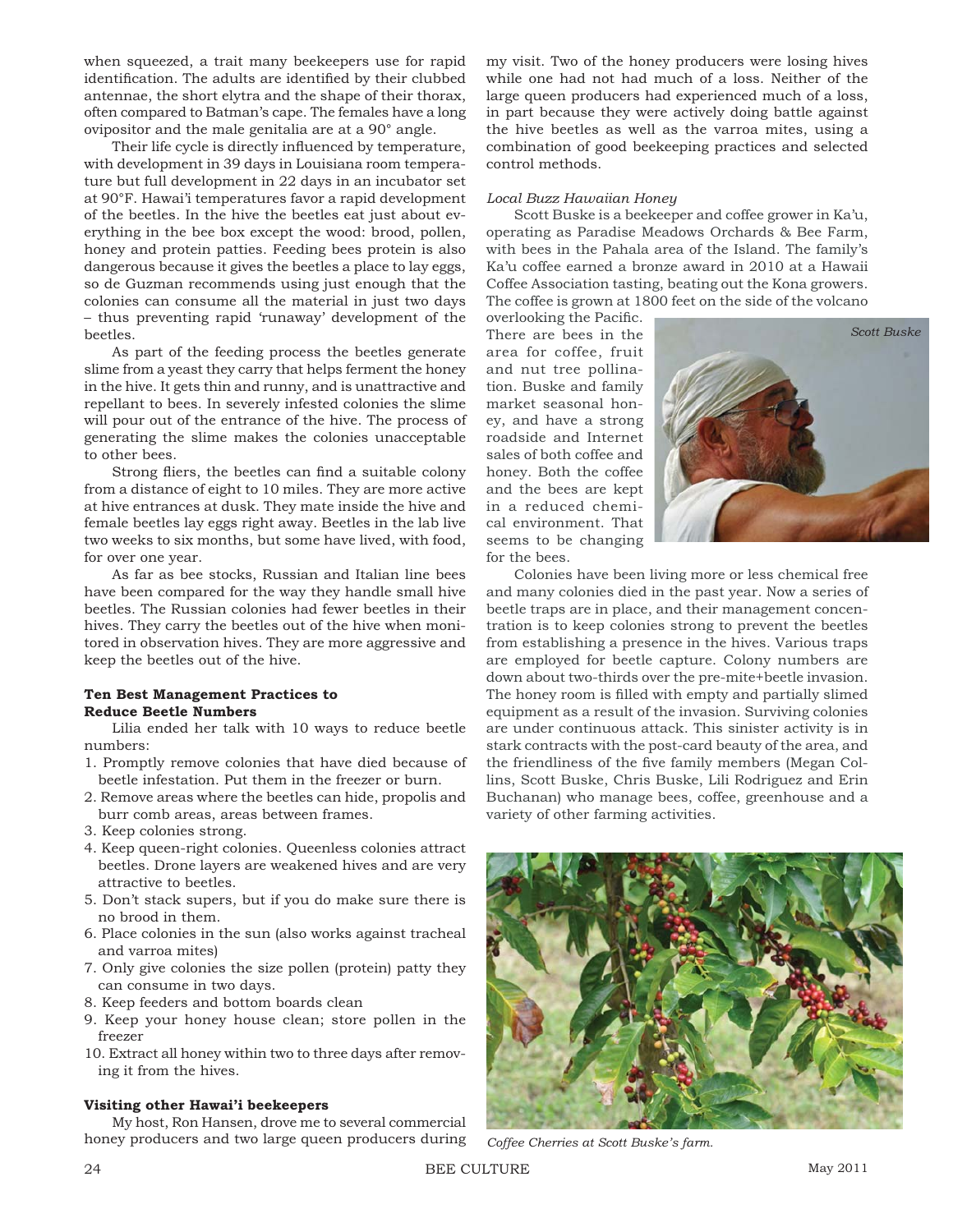

*Queens being shipped from Kona Queen in February.* 

### *Kona Queen Hawaii*

Since 1975, Kona Queen Hawaii has produced queens for sale to the World's beekeepers. They are able to ship most of the year, and service beekeepers who need queens for late season and early season splits and requeening. This has become extremely important with the large demand for queens for colonies placed in Almond pollination. In Canada, the Kona queens have been a huge part of the production of early season splits for honey production and pollination. Since 1979 Gus Rouse has been the manager of the operation. Many beekeepers have worked at Kona and developed both beekeeping and queen rearing skills. Rouse is a businessman as well as a beekeeper. Rouse is no stranger to most large beekeepers in North America, having shipped queens off the Island for decades. To learn more go to **www.konaqueen.com**.

When Ron and I visited, Gus had gone to a coffee grower's meeting where we would end up at the end of the morning. The office manager Nancy took us around and showed us the high points of the operation. Some might argue that the queen production is too machine like, but the Kona operation is impressive and the bees are treated well. They produce an enormous number of queens every year (no packages) and meet the needs of a tremendous number of beekeepers.

In spite of the problems found on other parts of the Island Kona is still shipping queens. They were a bit behind in February because of the drought the previous season, and this held the bees back a bit in build up. The shipping room was filled with queens and bees in special cages ready to be delivered to some of the major beekeepers in the United States (it was too early for Canadian shipments). Later that morning Ron and I met up with Gus at the coffee grower and beekeeper meeting with the Hawaiian Agriculture Board. When the meeting was over we had a chance to talk. Asked how he is surviving the mite and beetle attack, he simply said that many of his customers and friends have been through this on the mainland in the past, and he knows how to deal with Nosema, varroa and small hive beetles.

That does not indicate that is easy to stay ahead of these pests. But of all the beekeepers Ron and I visited, the commercial queen producers were the beekeepers best prepared to manage healthy hives and use chemicals to insure production. Of course I regret that I did not have more time to spend at Kona Queen; that is the cost of such a condensed visit.

### *Big Island Bees*

Just up the road from Kona Queen is the Big Island Bees. Garnett Puett owns the business run by his stepfather Jim Powers, one of the largest beekeepers in the world during the 1970s and 80s. In fact, Garnett showed me a large banyan tree that Dr. Eva Crane of IBRA planted in 1980; Powers and Crane were very good friends.

Puett is a fourth-generation beekeeper; his grandfather was a Dadant Branch Manager in southern Georgia for many years before he moved to establish a honey production operation. The emphasis over the past has been in the production of certified organic honey, and this is where he has run into trouble with the small hive beetles. Ron Hansen and I were able to briefly visit with Puett after the Hawaii Agricultural Committee finished a meeting and tour of coffee and beekeeping operations.

With about 3800 colonies, Puett has lost over 50% of the hives to the beetles, as evident by a huge pile of damaged combs and boxes sitting outside his warehouse. Inside the warehouse are many thousands of boxes of combs that are being kept at 45 percent relative humidity to prevent the beetle eggs from hatching and the beetles from feeding on the combs. The warehouse is not air conditioned, but the investment in two huge dehumidifiers at the cost of \$500 per month for electricity has preserved the combs. Prior to that the crew cleaned up the beetle

*Garnett Puett*





*Gus Rouse*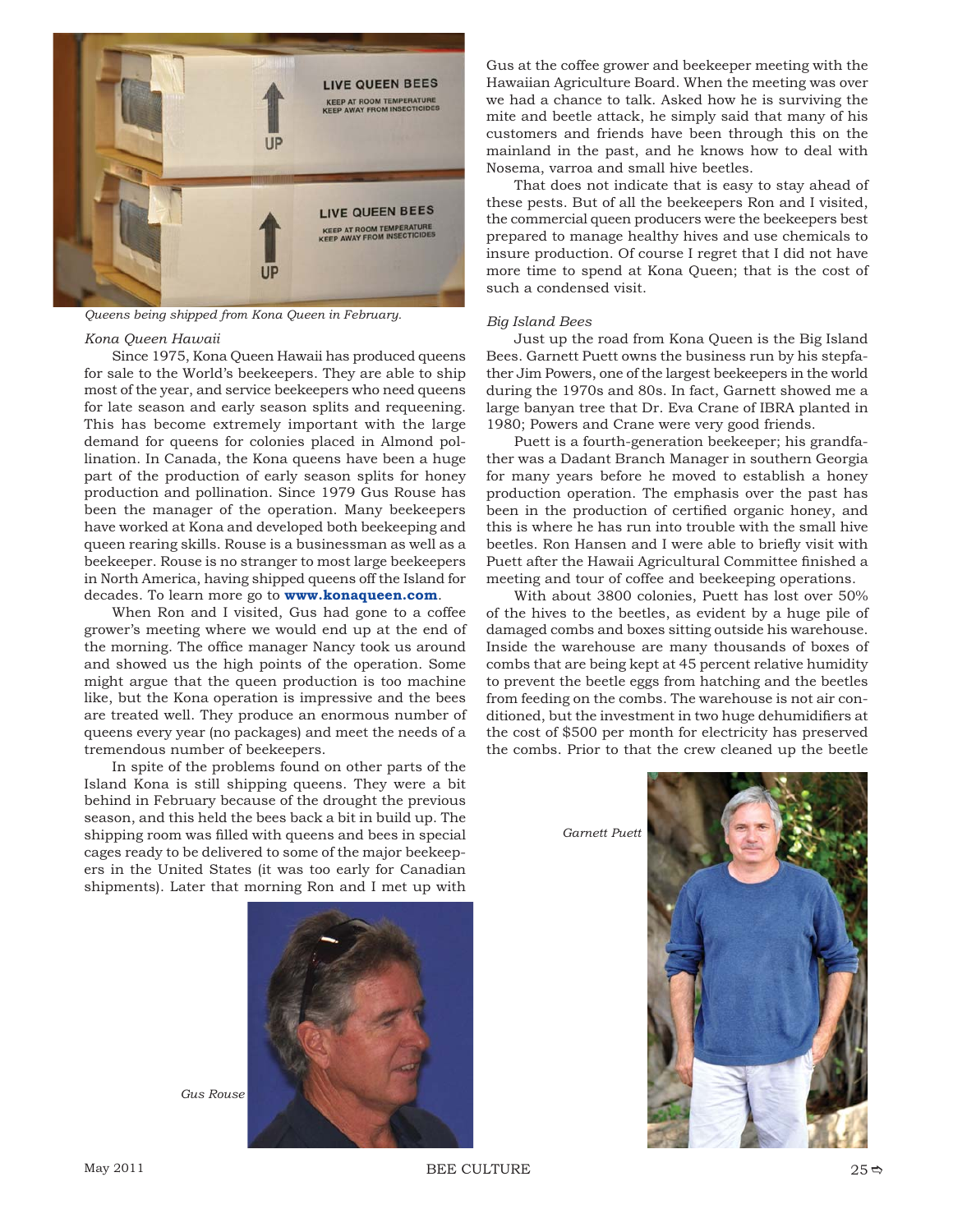larvae and slime on the floor of the building, filling five gallon buckets.

In the Powers tradition, Big Island Bees is a migratory operation, moving colonies by flatbed around the Island for nectar gathering. This provided a diversity of nectar sources sold on his website (**http://www.bigislandbees. com**)

Garnett, trained at the Pratt Institute, is well known in the art world for his apiscultures, a 'collaboration' between the artist and the bees to create unique beeswax sculptures exhibited around the world, including New York's Guggenhiem Museum. His work is in a number of sculpture collections and is being copied by other artists. Perhaps the current collapse of so many colonies will encourage him to take up his artwork again.

What is more likely, of course, is his abandonment of the "expensive organic status" and to follow his neighbor's leadership and use chemicals and IPM methods for control of the beetles and mites. Perhaps too he will be able to work with the queen producers and utilize some of the *Varroa* sensitive hygienic stock (VSH) that has been brought into the commercial queen producers breeder stock. It will take time to change over the drone populations on the islands to resistant drones, but the small hive beetle has certainly reduced the feral bee population to help facilitate that goal.

### *Big Island Queens (Olivarez Honey Bee, Inc)*

In the same general area of Captain Cook, HI, is the Hawaii division of the Olivarez Honey Bee, Inc operation. The owners purchased the Big Island Queens a few years ago, and the Hawaii facility is managed by Russell Olivarez and helped by his father Ray. The combined California and Hawaiian operation is managed by Ray Olivarez, Jr., located in northern California (Chico/Orland).

Ron and I set aside a little more time to visit with Ray and Russell. We learned that they were working hard to keep ahead of the mites and beetles. As Russ said "If we loose a hive we make it up again, that same day." That approach fully utilizes the developing beekeeping operation to grow bees; that colonies during the Spring of the season are able to generate excess bees (that would otherwise swarm). It also keeps all colonies large and healthy. I was surprised that the firm uses mini-nucs, but the insulated, Styrofoam type. "We could not use them if they were not insulated", Ray said. "The temperatures on the ground (the whole Island is lava rock) can get pretty hot." All the





*Working Cell finishers at Olivarez's operation.* 

colonies are on benches or hive stands to keep the hives off the ground, in part to eliminate any overheating, but also to get away from feeding by the cane toad that will sit at the entrance of the hive and pick the bees off one at a time.

The Olivarez operation spends a tremendous amount of time paying attention to bee feeding. A special mixing tank heats sugar syrup that is inverted to decrease spoilage. Dry protein feed in a 55-gallon drum tells Ray when the bees are short on protein, and serves as a proteinfeeding device. Tens of thousands of pollen foragers were working the dry feed the day we were visiting.

For the long term, the Olivarez family and other queen breeders (including Kona) are flying Tom Glenn from California with semen from the *Varroa* Sensitive Hygienic stock (developed by Harbo, Harris and many others at the Baton Rouge Bee Lab) for instrumental insemination to local queens. These queens become the breeder queens that generate the production queens that are open mated. This honors the State's ban on whole bee importation but allows the addition of varroa mite resistance to the gene pool of Island bees and provides beekeepers who buy these queens with some level of varroa resistance. That had not been possible in the past, and was one of the criticisms of queens from Hawaii (as well as Australia and New Zealand) – that there was no mite resistance in the queens that were shipped. With that change, and 88% VSH in the queen side, it will allow the beekeepers on the Island to convert over to *Varroa* resistant stocks, flood the bee trees with swarms headed by these queens and saturate the Island with drones that will provide some degree of mite protection in the future. (http://www. ohbees.com)

### *Volcano Island Honey Company*

The Volcano Island Honey Company is the passion and result of the hard work and inspiration of Richard Spiegel. A lawyer by training, Spiegel has lived and worked in the country with only wood fires. A chain saw accident sent him to Hawaii to heal and he has been on the Big Island since 1977. Since his wife died in 1993 he has concentrated on honey production in the Kiawe forest of the northern part of the Island and focused on production *Russ Olivarez, Larry Connor, Ray Olivarez.* of what others call some of the best honey in the world